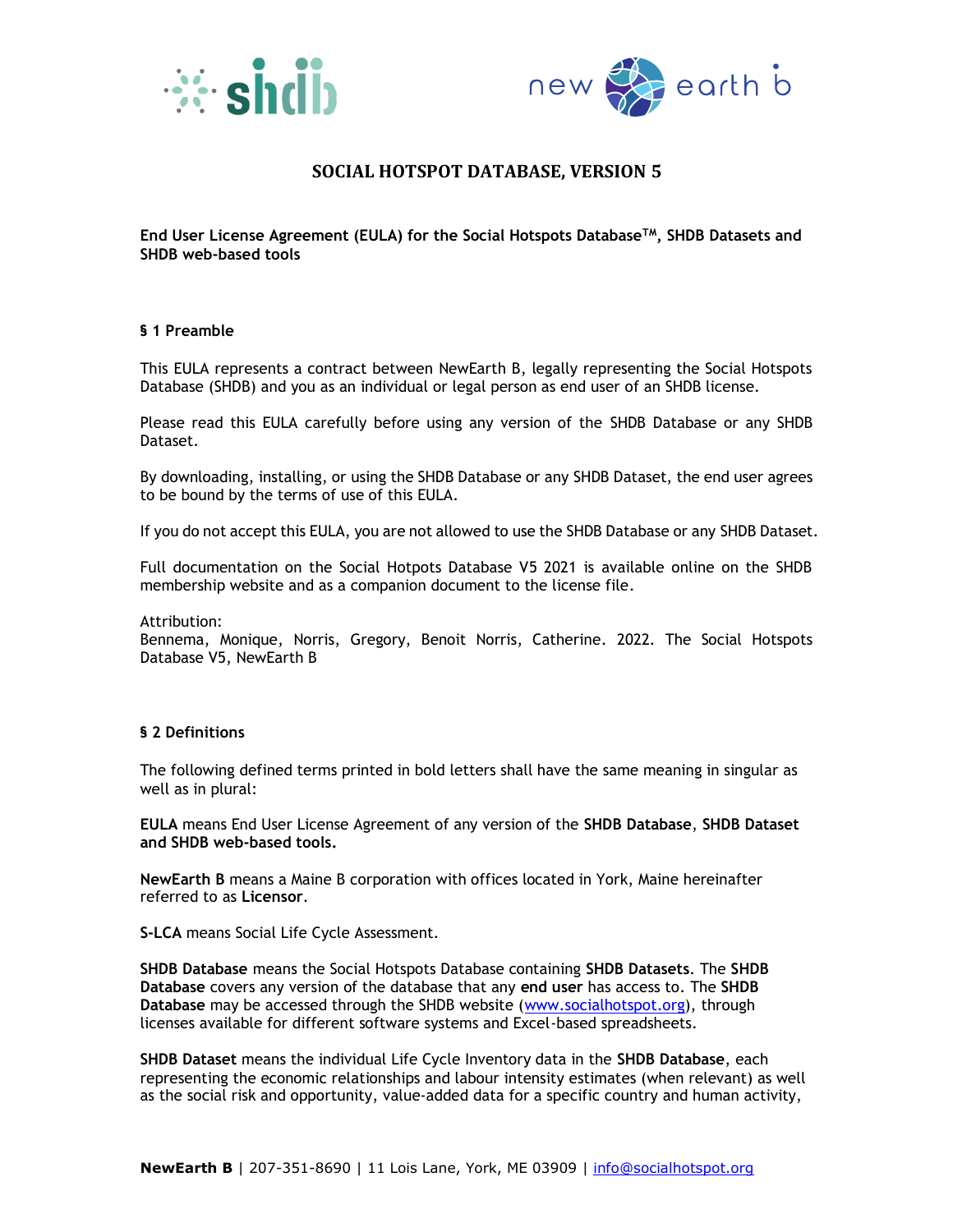



in whatever form (electronic, paper, website) they may be accessed by the end user.

**End user** represents an individual or legal person using the **SHDB Database** or any **SHDB Dataset** as a single user on an individual computer or as a multi-user on several individual computers or workstations. **End user** are hereinafter referred to as **Licensee**. **`**

**Academic license** means the right to use the **SHDB Database** or an **SHDB Dataset** on a computer (or workstation) at the **Licensee's** site for educational use only.

**Licensee** means **End user**

**Licensor** means **NewEarth B**

**Parties** means jointly **Licensor** and **Licensee**.

**Reseller** means a supplier of the **SHDB Database** or any **SHDB Dataset**.

**GTAP** means the Global Trade Analysis Project, Purdue university.

**Studies and Reports** means copyrightable materials.

### **§ 3 Scope of this EULA and subject matter**

1. The **SHDB Database** or any **SHDB Dataset** are solely owned by **Licensor** or any other Licensor's data supplier such as GTAP. They are only licensed, not sold.

2. The **SHDB Database** as well as any **SHDB Dataset** are protected by national and international copyright laws and treaties. **Licensor** reserves all intellectual property rights, including copyrights and trademark rights.

3. This **EULA** shall apply to all contractual relationships in which a **Licensee** acquires a license for the use of the **SHDB Database** or any **SHDB Dataset** directly from **Licensor** or via a **Reseller**.

4. Subject to the terms of use set forth in this **EULA**, **Licensor** grants to **Licensee** the right to use the **SHDB Database** or an **SHDB Dataset** under the conditions as set hereinafter.

5. The **SHDB Database** as well as any **SHDB Dataset** are licensed at different license fees in different versions for professional use either as a single-user license on an individual computer or as a multi-user license on several individual computers or workstations at **Licensee's** site.

6. The **SHDB Database** as well as any **SHDB Dataset** can also be granted with different license fees as a single-user license on an individual computer or as a multi-user license on several individual computers or workstations for educational use at **Licensee's** site.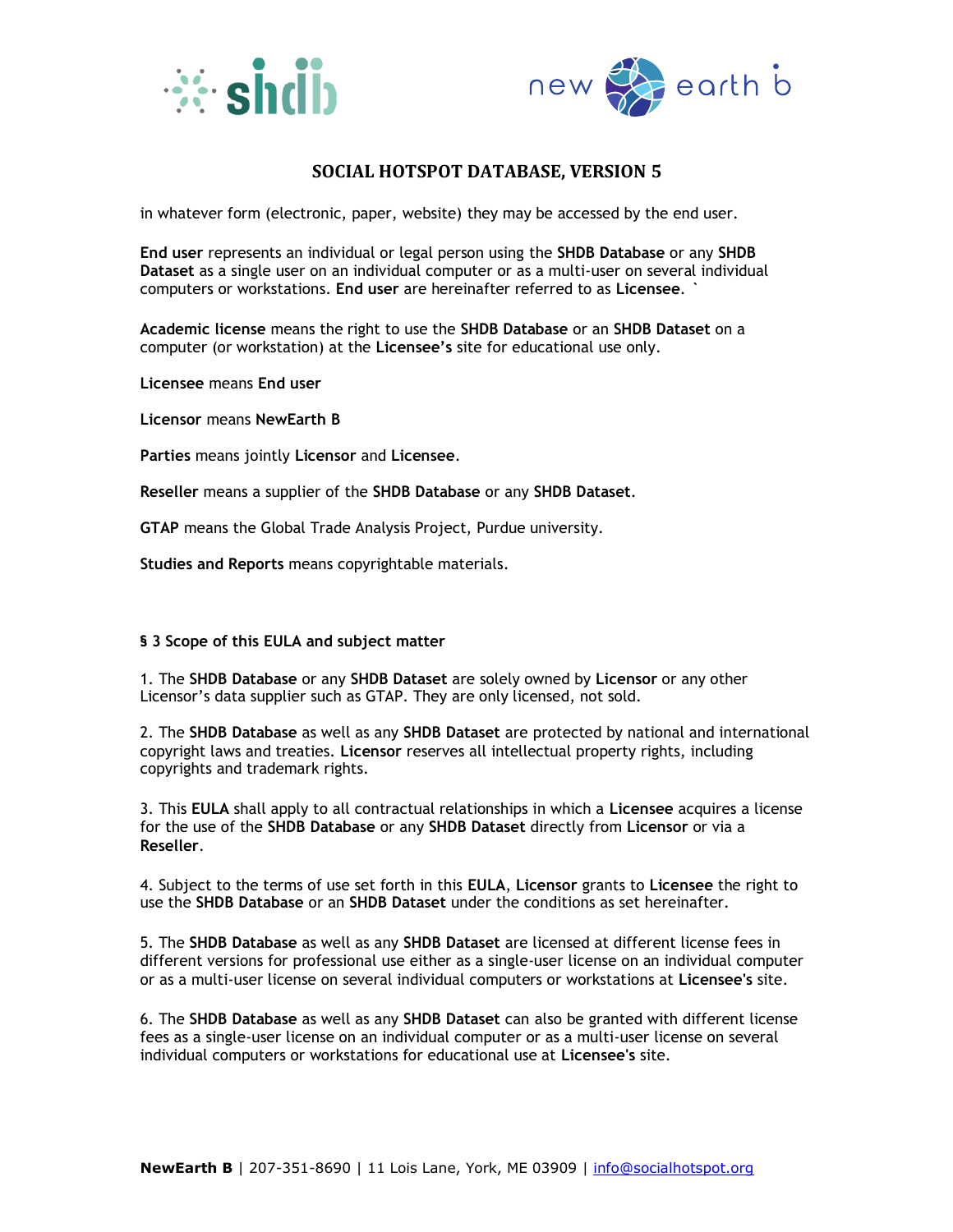



7. The license is granted to the **Licensee** who is responsible for the proper use of the license. Licensor must be notified of any changes to the name and/or address of the **Licensee**.

8. The SHDB may only be used by the person or **Licensee'**s employees to whom the membership is granted and shall not be copied for use by other organizations or individuals.

9. Acknowledgments of the SHDB must be made by citing the reference listed above in section 1 whenever the SHDB is used.

10. Licensor has no obligation to make available to **End user** any subsequent versions of the **SHDB Database (**when there is no service contract in place)

#### **§ 4 License fees**

1. The payment for the transfer and use of the **SHDB Database** or **SHDB Dataset of** the respective version and license type is subject to the price list valid at the time of the order or subject to a written agreement between **Licensor/**Reseller and **Licensee** regarding the price.

2. The license Fee is non-refundable

3. After payment, download information or SHDB web portal access information is sent to Licensee, allowing access to the corresponding **SHDB Database** or **SHDB Dataset.**

4. The **Licensee** shall keep the download access confidential and shall not disclose them to any third party

#### **§ 5 Validity of License**

1. Upon purchase, Licensee obtains a nonexclusive, worldwide, royalty-free, perpetual, or yearly license to the current (as of the date of the Order) version of the SHDB Database or specific **SHDB Dataset**.

2. The granted perpetual license is only valid for the current version of the SHDB Database or for a specific **SHDB Dataset** which has been purchased.

3. Against payment of an annual service fee, the **end user** or **end user of a perpetual license**  obtains access to any published updates for the licensed version of the **SHDB Database** or the **SHDB Dataset** during the following 12 months period. Access to updates can only be obtained by continuous annual payment of the annual service fee or by purchase of a new license.

4. After updates are published, Licensee of perpetual license may continue using prior versions of the SHDB Database or any specific SHDB Dataset for which it is licensed; provided, however, that Licensor does not guarantee continued access to or support for such prior versions.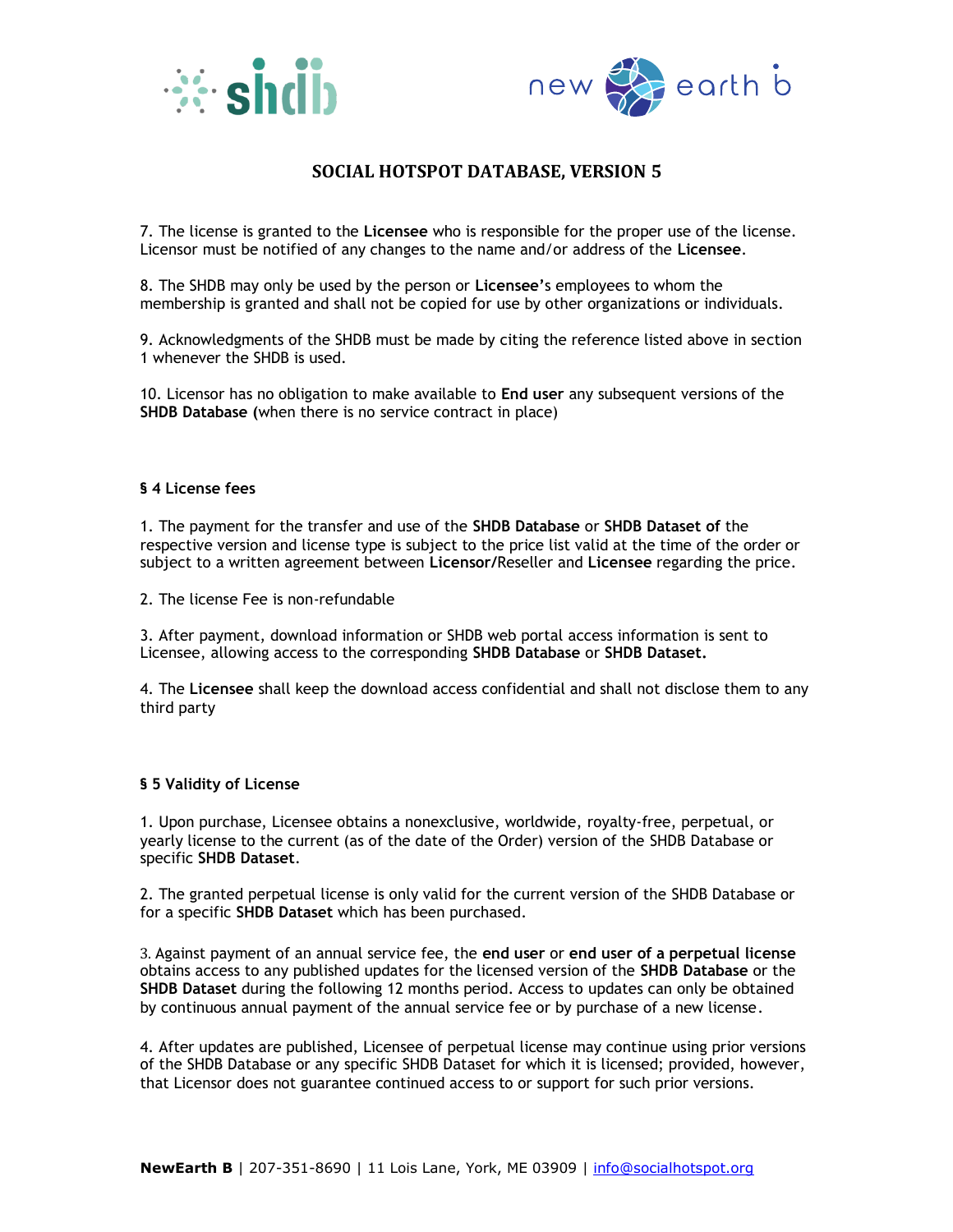



### **§ 6 Rights of Licensee**

1. As between the Parties, **Licensor** reserves all rights in and to the **SHDB Database** or to a specific **SHDB Dataset**. Licensee is granted a right to use the **SHDB Database** or a specific **SHDB Dataset** as set forth in this **EULA**, unless additional rights to use are explicitly granted in a written document.

2. **Licensee** is granted a non-exclusive license to use the licensed version of the **SHDB Database** portal only as set forth in this E**ULA** for the term of the subscription.

3. As a *single-user license*, **end user** is granted a non-exclusive license that may be assigned to use the licensed version of the **SHDB Database** on a single computer only as set forth in this **EULA**.

4. With a *multi-user license*, the **SHDB Database** may be implemented on several computers or workstations, provided that these computers or workstations are owned by the same **end user**.

5. **Licensee** is entitled to use the **SHDB Database** for professional or educational projects and reports depending on the license type purchased.

**6. End user** of an academic license is granted a non-exclusive license to use the **SHDB Database** on one or more computer(s) or workstations at the same University and to use it for an unlimited number of educational S-**LCA** projects and reports**.** 

7. Academic licenses can't be used for non-educational projects.

**8. End user** of an academic license is responsible for ensuring that the **Database** accessed are used exclusively by the personnel and students at the University for educational, academic use.

9. Data shall be quoted herein by attributing as source the corresponding **SHDB Database** and/or the corresponding version of the **SHDB Dataset** as specified in Section 1.

### **§ 7 Restrictions of use**

1. The use of a single-user license is connected and limited to one identified person (or one workstation/user).

2. The use of a multi-user professional license is connected and limited on geographic location. For subsequential/additional users, additional licenses need to be purchased at the price set by the most recent price list.

3. The use of a single or multi-user **academic license** is connected to one clearly defined **department** and educational institution. The right to use an **academic license** may be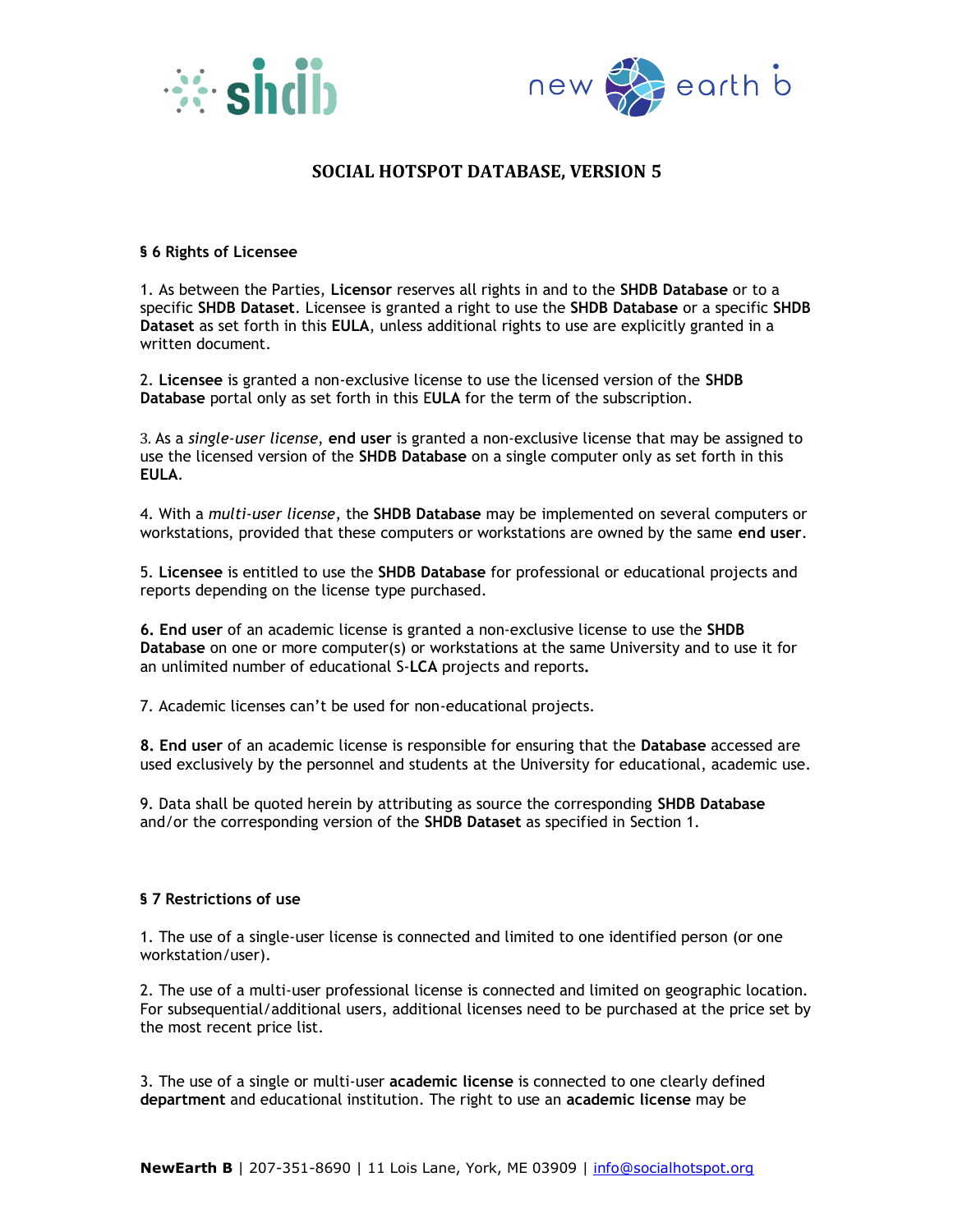



transferred to employees and students of the **Licensee** without further approval of the **Licensor**. Adequate measures must be taken by **Licensee** to ensure that all the employees and students involved understand the limits on the rights to use and that the **academic license** is for non-commercial personal and educational use only.

4. Professional licenses are limited to the use of one workstation/user restricted to one geographic location (Single-user license). For additional users, additional licenses (Multi-user license) need to be purchased at the price set by the most recent price list.

5. **Licensee** is not entitled to publish or make available to others derivative databases or datasets or database-like products using all or any portion of the **SHDB Database** or **Dataset,** or any derivation thereof. Publication of individual datasets and results are permitted within the scope of studies and reports provided that this not violate the legitimate business interests of the Licensor.

6. The number of studies and reports should not exceed 100/year

7. **Licensee is** not entitled to reproduce, disseminate, or publicly display any portions of the SHDB Database or the SHDB Datasets.

8. **Licensee is** not entitled to sell, rent, lease, loan, distribute, export, import, act as an intermediary or provider, or grant any kind of license rights to third parties regarding the **SHDB Database**, the **SHDB Dataset** or any portions thereof.

9. **Licensee** is not entitled to undertake, cause, permit or authorize the modification, creation of derivative works, translation, reverse engineering, decompiling, disassembling, or hacking of the **SHDB Database**, the **SHDB Dataset** or any part thereof except to the extent permitted by law. Provided, however, that nothing in the foregoing will be deemed to restrict Licensee from augmenting the **SHDB Database** or any **SHDB Dataset** with data of its own and using such combination. **Licensee** retains all right, title, and interest in and to its own data.

10. **Licensee** is not entitled to assign the **SHDB Database** or the **SHDB Dataset** as a whole or any portions thereof to any third party.

**11. End user** of an educational license is not authorized to use the **SHDB** for externally funded research projects of his institution.

#### **§ 8 Other rights of Licensor**

1. **Licensor reserves** any other rights regarding the use and exploitation of the **SHDB Database**, e.g. the right to add additional features or functions, or to provide programming fixes, updates and upgrades, to the **SHDB Database**.

2. L**icenso**r has no obligation to make available to **Licensee** any subsequent versions of an **SHDB Dataset**, except when **Licensee** has continuously paid the annual service fee for updates.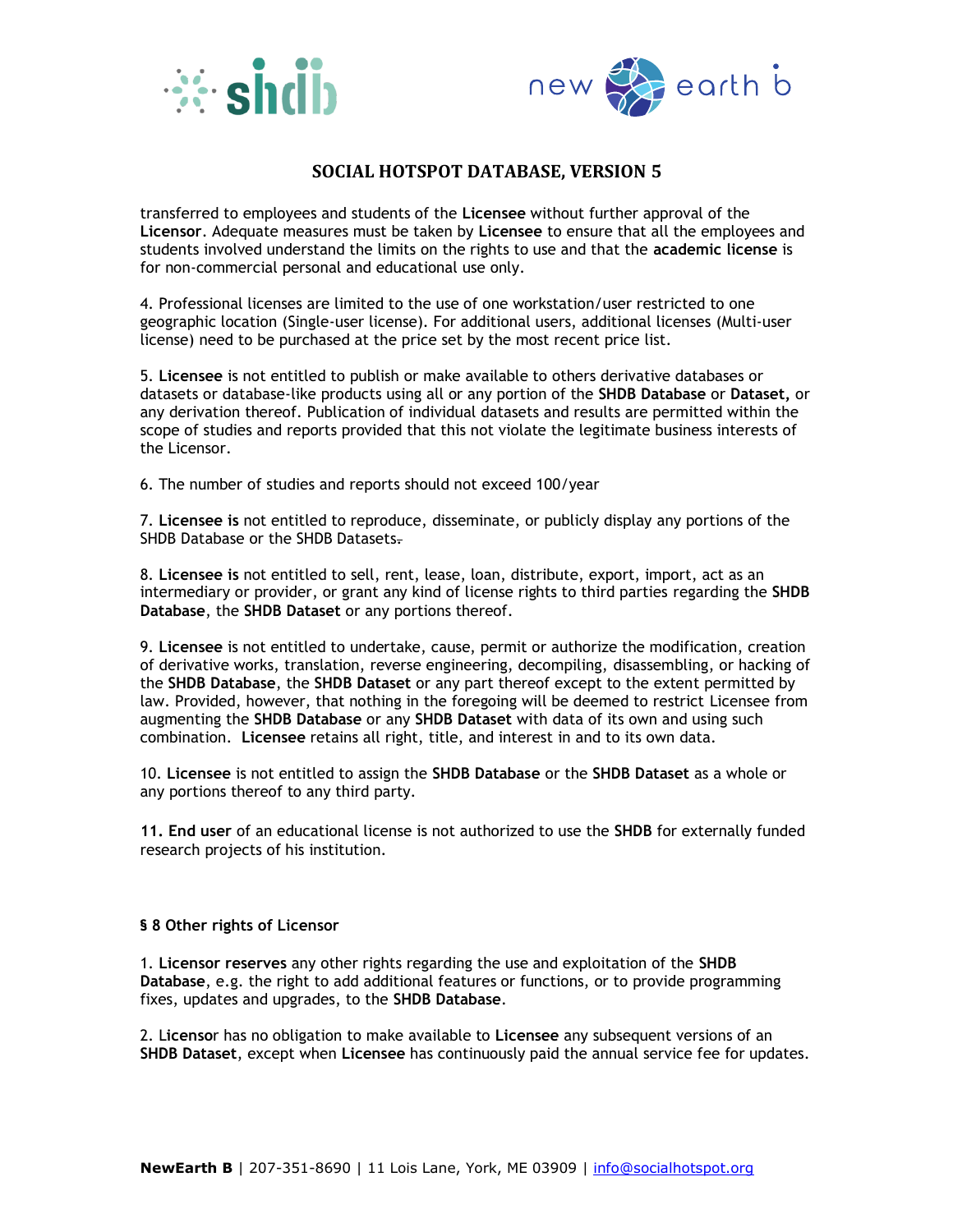



### **§ 9 Validity and material defects of SHDB Database or an SHDB Dataset**

It is within the responsibility of **Licensee** to verify and to assess the validity and integrity of the **SHDB Database** or the **SHDB Dataset** prior to its use and to decide whether it fits for the intended use.

### **§ 10 Limitation of Liability**

1. **Licensor** shall only be liable for damages occurring on willful intent or gross negligence.

2. **Licensor** shall not be liable for any material defects/damages, including consequential damages, loss of income, business or profit, special, indirect or incidental damages due to the use of **SHDB Database** or any **SHDB Dataset**.

3. **Licensor's** liability for material defects is restricted to those taking place during the transfer of the SHDB Database or any **SHDB Dataset** from the original source to **Licensee**.

4. **Licensee** must assume the entire risk of using the **SHDB Database** or any **SHDB Dataset**.

5. **Licensor's** liability arising out of this **EULA** will not exceed the amount actually paid or payable to **Licensor** under this **EULA**.

### **§ 11 Guarantees / Warranties**

1. **Licensor** disclaims all warranties, expressed or implied, including, but without limitation, the warranties of merchantability and of fitness for any purpose of **SHDB Database** or any **SHDB Dataset.**

2. **Licensor** guarantees the operability of the currently available version of the **SHDB Database**.

3. **Licensor** has made commercially reasonable efforts to reduce possible **SHDB Datasets** being subject to the rights of third parties, in particular that its use does not infringe patents, copyrights or other intellectual property rights of third parties. However, **Licensor** does not guarantee that **SHDB Datasets** are not subject to the rights of third parties. **Licensee** shall notify **Licensor** immediately and in writing if any third party should assert an infringement claim against **Licensee** in connection with the **SHDB Database**.

4. **Licensor** does not guarantee the accuracy, completeness, correctness, non-infringement of third-party rights or fitness for a particular purpose of information available from the currently available version of the **SHDB Database**.

5. **Licensor** does not guarantee that the technical details of the **SHDB Database** are suitable for a specific purpose beyond the specifications in the SHDB documentation.

6. In case of programming errors (e.g. technical corruption) limiting the usability of the currently available version of the **SHDB Database**, the license may be extended to cover the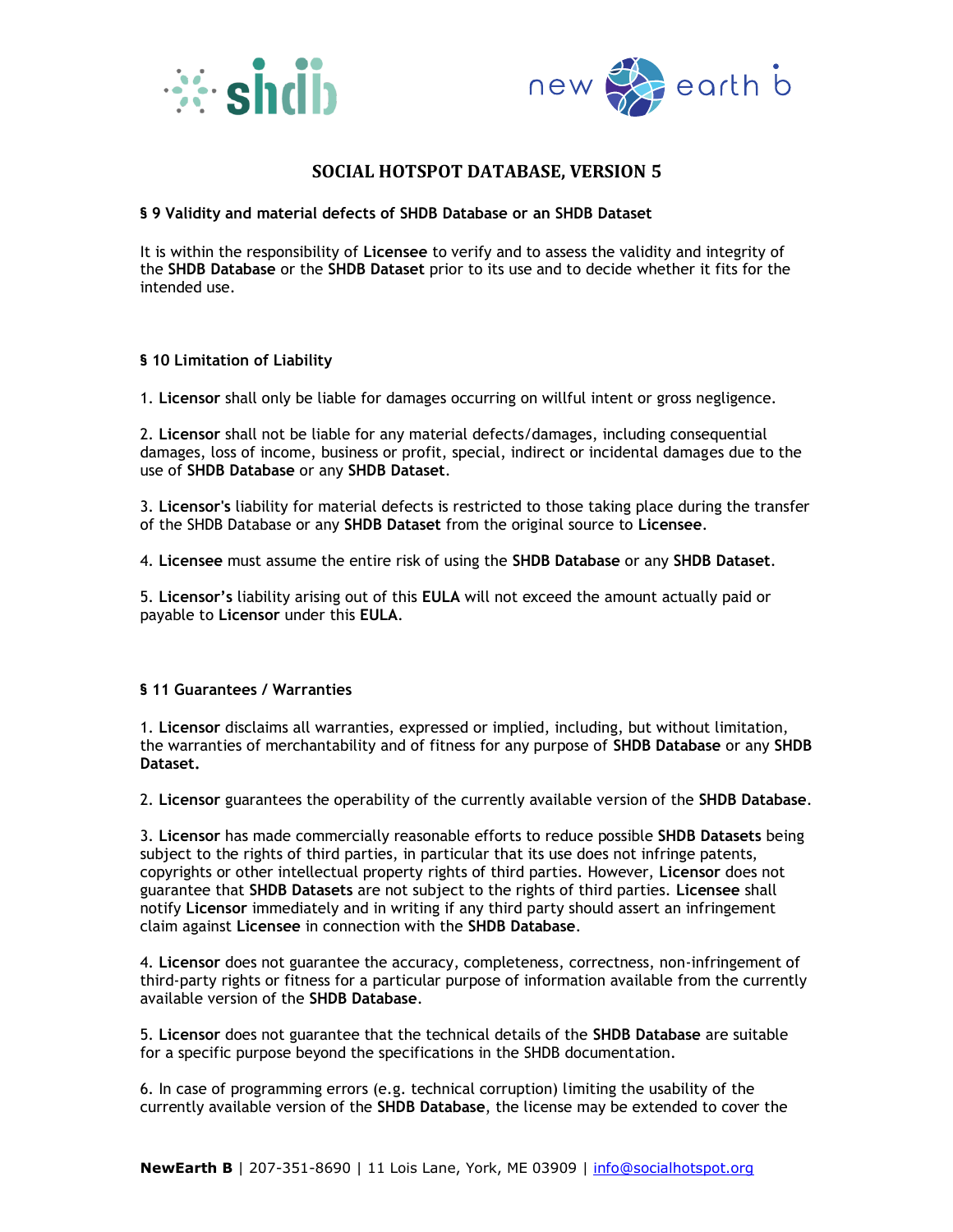



period of lost access.

## **§ 12 Severability Clause**

1. If a provision of this Agreement is or becomes illegal, invalid or unenforceable in any jurisdiction, the validity or enforceability in that jurisdiction or any other provision of this Agreement shall not be affected. The concerned provision is superseded in accordance with the legal laws.

2. Instead of an invalid provision, a valid provision shall be deemed to be agreed which comes economically closest to what the parties intended; the same applies in the case of an omission.

## **§ 13 Changes of this Agreement**

1 **Licensor** reserves the right at its discretion to change, modify, add or remove terms of use of this **EULA** at any time.

2. Any change, modification, addition or removal of the terms of use of this **EULA** must be notified to **Licensee** as soon as possible. Such notification will be done by announcement in combination with the next update of **SHDB Database** or **SHDB Dataset**.

3. If requested by **Licensor**, **Licensee** will have to agree on such change, modification, addition or removal of the terms of use of this **EULA** before use of the latest version of **SHDB Database** or **SHDB Dataset** will be allowed again. In case of a missing renewed consent by **Licensee**, any further use of **SHDB Database** or **SHDB Dataset** will be automatically denied without any right of compensation or reimbursement of payment being due.

4. In case of modifications and changes of any national or international legal framework having compulsory effect on this **EULA** as well as on the provision of any contractual duties, rights and services formerly negotiated between **Licensor** and **Licensee**, **Licensor** shall be allowed to change this **EULA** without explicit consent of **Licensee**.

### **§ 14 Termination**

1. **Licensor** reserves the right to terminate this **EULA** at any time without consent of **Licensee**. Termination shall automatically become effective one month after notification to **Licensee** has taken place.

2. **Licensor** may terminate this **EULA** with immediate effect if **Licensee** fails to comply with any term or condition of this **EULA**. In such event, **Licensee** must destroy all copies of the provided **SHDB Database** or any SHDB **Dataset**.

3. The use of **SHDB Database** or **SHDB Dataset** will be automatically terminated in case of **Licensee** denies renewal of consent to this **EULA**.